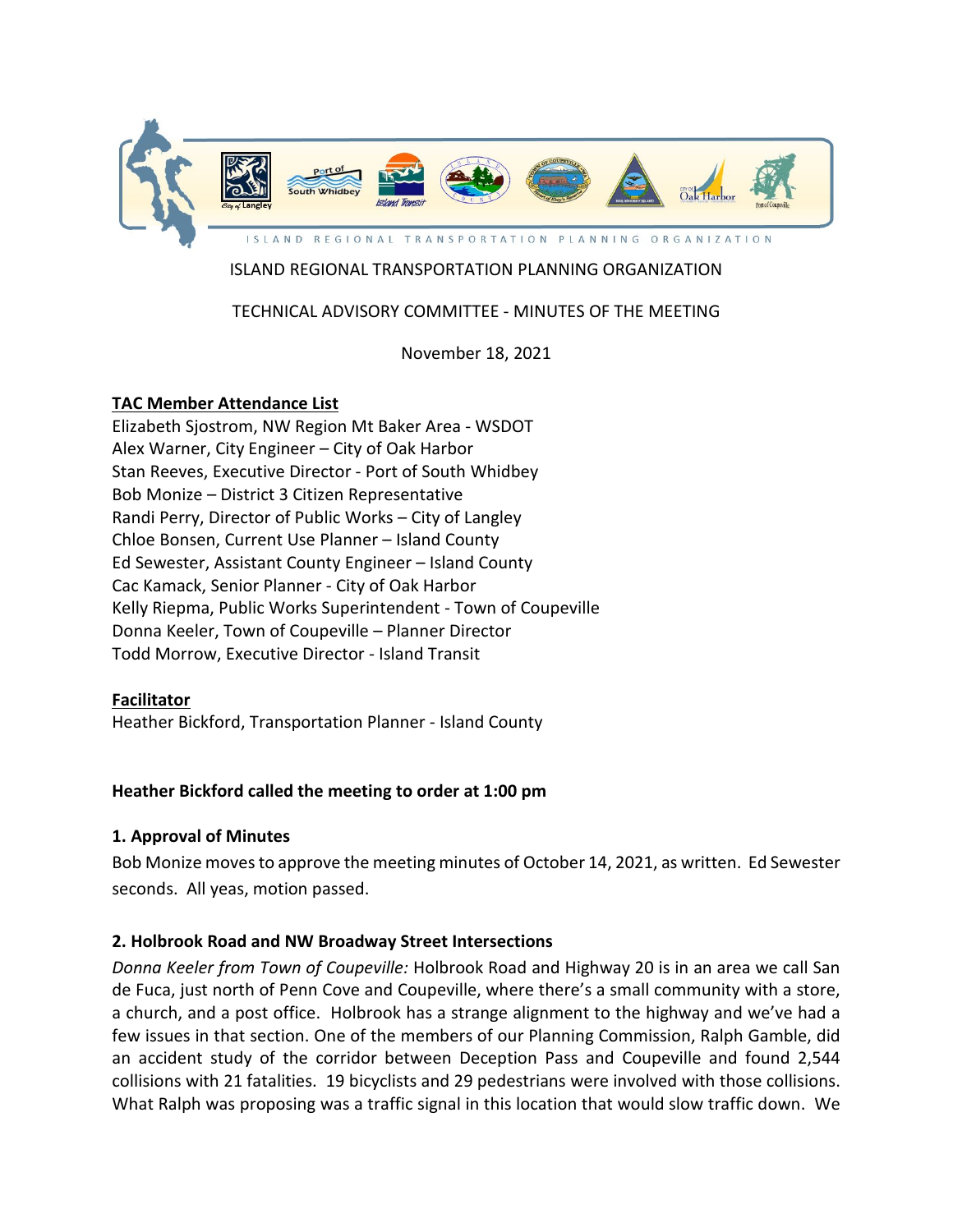just wanted to bring that to your attention and ask WSDOT if they have any plans to do any improvements within that corridor? *Elizabeth Sjostrom, WSDOT*: I asked our traffic division about this intersection specifically, and they said it has a low crash frequency with less than one crash per year and no fatalities within the last ten years. We've heard former transportation planner Brain Wood was clipped by a vehicle while he was bicycling in that area. So while the data might not show it's of concern, we've heard about this area a few times now. While WSDOT doesn't have any money right now, still send us your concerns and I can get the information to our traffic division, and we'll try to figure out if there's something we can do that might improve the area.

*Donna Keeler:* Since I've moved back to this area, in February of this year [2021], there's been two serious accidents, and Kelly [Riepma, Public Works Superintendent - Town of Coupeville] mentioned there's one accident here a month, but not all of them are reported. So we're going to look at this intersection a little more carefully. Also, the Town is in the middle of updating our Comprehensive (Comp) Plan with the Transportation Element, so we'll include some recommendations for this intersection. But I wanted to get WSDOT's thoughts on this intersection as well. *Elizabeth Sjostrom:* Our traffic department lowered the speed limit in that area and installed flashing LCD signs. Since 2016, there's been two reported crashes per year, with no fatalities or serious injury reported. There's about 1000 vehicles per day on the approach to that intersection with very few left turns, but that doesn't mean we can't address operational issues that may improve the intersection while you're looking at it in your Comp Plan. We can observe it a little more closely. *Kelly Riepma:* We've had accidents with pedestrians trying to run across the highway to get to Kettles Trail, so we would want to look at pedestrian and bicycle traffic also. *Donna Keeler:* I'll collect some data from our Marshal's Office.

## **3. Brief Update on the RTP-HSTP 2022 Proposal**

*Heather Bickford:* If you remember, we went out to ad for the Regional Transportation Plan and Human Services Transportation Plan that's due in December 2022. These are long range planning documents. It seemed like we had many interested parties, but we only received one proposal from Fehr&Peers, who we're working with on our Data Collection and Analysis Project, and interestingly, with Susan Driver as the Project Manager. I'm checking with WSDOT to see if it would be kosher to work with Fehr&Peers and the former IRTPO Planner because we're using federal funds - and the feds are a little more picky - or should we go back out to ad? Have any of you had this issue where you've only had one proposal come back for a project? *Alex Warner, City Engineer – City of Oak Harbor:* We've had the situation before where there has only been one proposal, but if it's in line with what we're looking for and the cost seems reasonable, we'll move forward with the consultant. But this was only using local funds.

## **4. Preventative Measures for Hazards on Deception Pass Bridge**

*Heather Bickford:* Commissioner Bacon received an email from a Coupeville citizen yesterday. He was on the Deception Pass Bridge during the windstorm and had a large truck blow into his lane, but it did not cause an accident. Later on when he came back to the bridge, the traffic was backed up for hours because a second truck had blown over and was hanging from the bridge. You may have seen that in the news. Luckily, no one was reported injured. But do we have any ideas of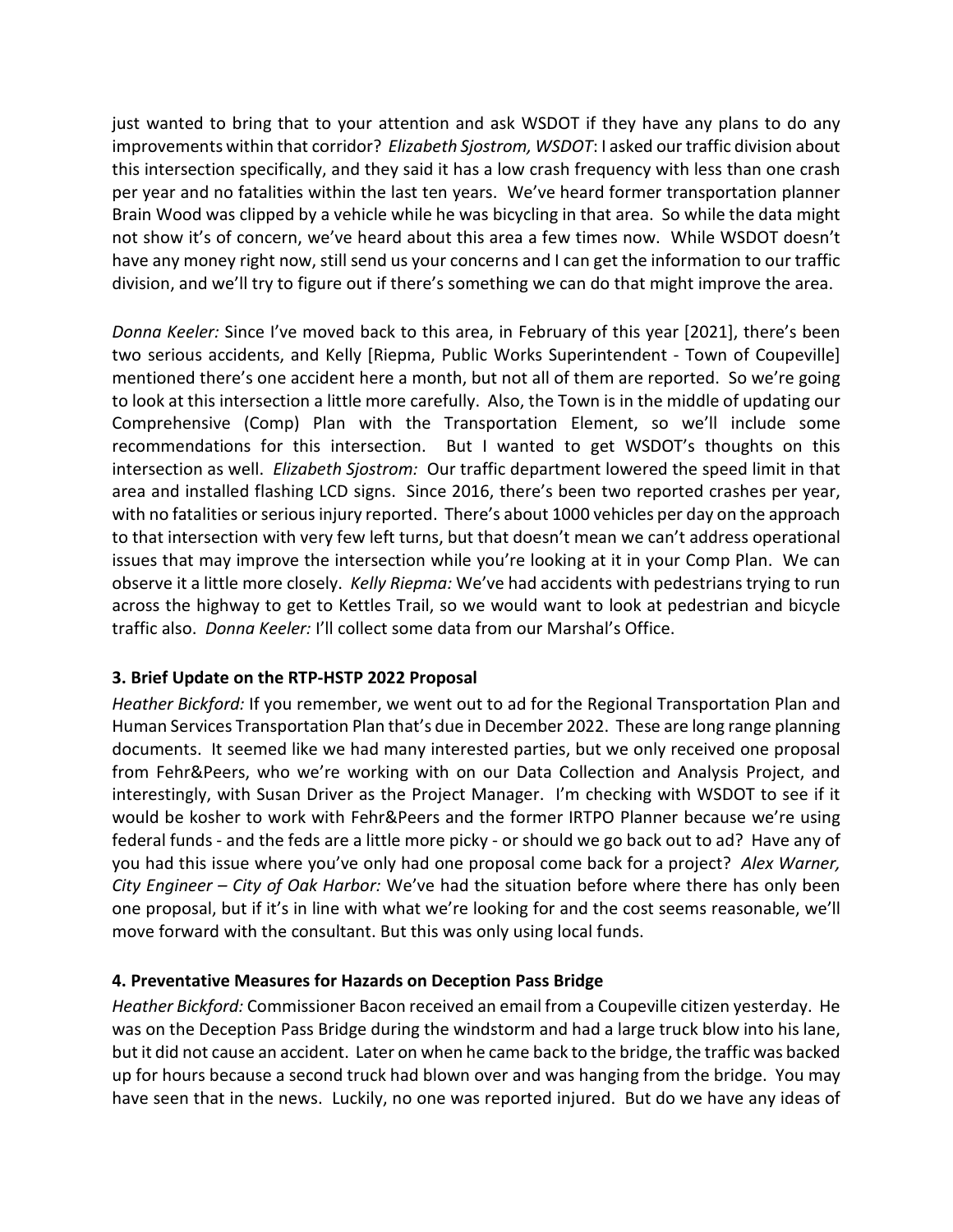what we might do about this? I know this is WSDOT territory, but it's our citizens. Does anyone have any suggestions? *Bob Monize – District 3 Citizen Representative:* Make a barrier like Mount Vernon did. They put a barrier alongside their beach to prevent the rising tide and the wind. They put it on each side of the bridge, maybe a four foot barrier, a corrugated fence to prevent the water going through. Maybe the same thing could be applied to the bridge to prevent the wind from hitting vehicles. *Heather Bickford:* I know the citizen suggested an electronic board that tells drivers that a particular hazard, like strong wind, is occurring on the bridge, but would people pay attention or dismiss it? *Cac Kamack, Senior Planner - City of Oak Harbor*: I'm a commuter, and I depend on the bridge to get to work and home every day. There are some public safety questions that could be asked, and as a region, are there any safety protocols we could make? Someone would have to make a call if the wind was over a certain mph, not to permit trucks of a certain size or weight for a period of time. And this would involve WSDOT and perhaps the State Parks, but this is a good place to discuss this. *Randi Perry, Director of Public Works – City of Langley:* Would the Department of Emergency Management make that call? *Bob Monize:* That would be WSDOT because it's a state highway; they would have the jurisdiction. *Elizabeth Sjostrom:* Bob is right, but the State Patrol makes those kind of calls for us. I'm actively listening to this discussion so I can bring this back to our experts. But I know we also had this same issue with a truck back in January, so this has happened twice this year. *Alex Warner:* Could this be handled like the Hood Canal Bridge or the 520 floating bridge before it was reconstructed? Where during heavy storm events, WSDOT would have to close the bridge until the storm passed. So maybe with a warning sign "trucks and trailers do not proceed when the lights are flashing". *Cac Kamack:* A sign would have to be in place well before the infrastructure so people would know. Then would we have a place for them to stay, a side road, parking lot? How would we accommodate them? *Elizabeth Sjostrom:* Let me bring this back to our experts to find out, but Cac is absolutely right, we would need something farther back. In regards to Bob Monize's idea, we probably couldn't put anything up like that because this is a historic bridge, and there is a lot of concern about the aesthetics of it. Plus this is an older bridge, and the wind would hit the barrier very hard, so we would need additional structural engineering to accommodate that barrier. But this is a good thing to think about as a regional issue, because I don't think it's been brought up with these specifics yet.

#### **5***.* **Member Round-Table**

*Heather Bickford:* I sent out an interesting email on the Hat Island ferry, but I know there's parking issues in Langley and would there be transit availability on the other side in Everett? *Stan Reeves, Executive Director - Port of South Whidbey:* The Port of Everett, the Port of South Whidbey, and the Hat Island ferry people are ready to do this. We're just looking for some money. The transportation organizations on the Everett side are willing to change routes to get workers and people to Providence Medical Center. The only thing that's stopping is the funding availability and the transportation issue on the Island County side. We would need to work with Island Transit to support a shuttle route that's already running from Bayview Park & Ride and Langley Park & Ride on a loop to the Clinton terminal to being dropped off at the harbor in Langley. It's about 300 meters off of Island Transit's route. So we would need to coordinate times and it would be an additional expense for Island Transit. *Ed Sewester, Assistant County Engineer –*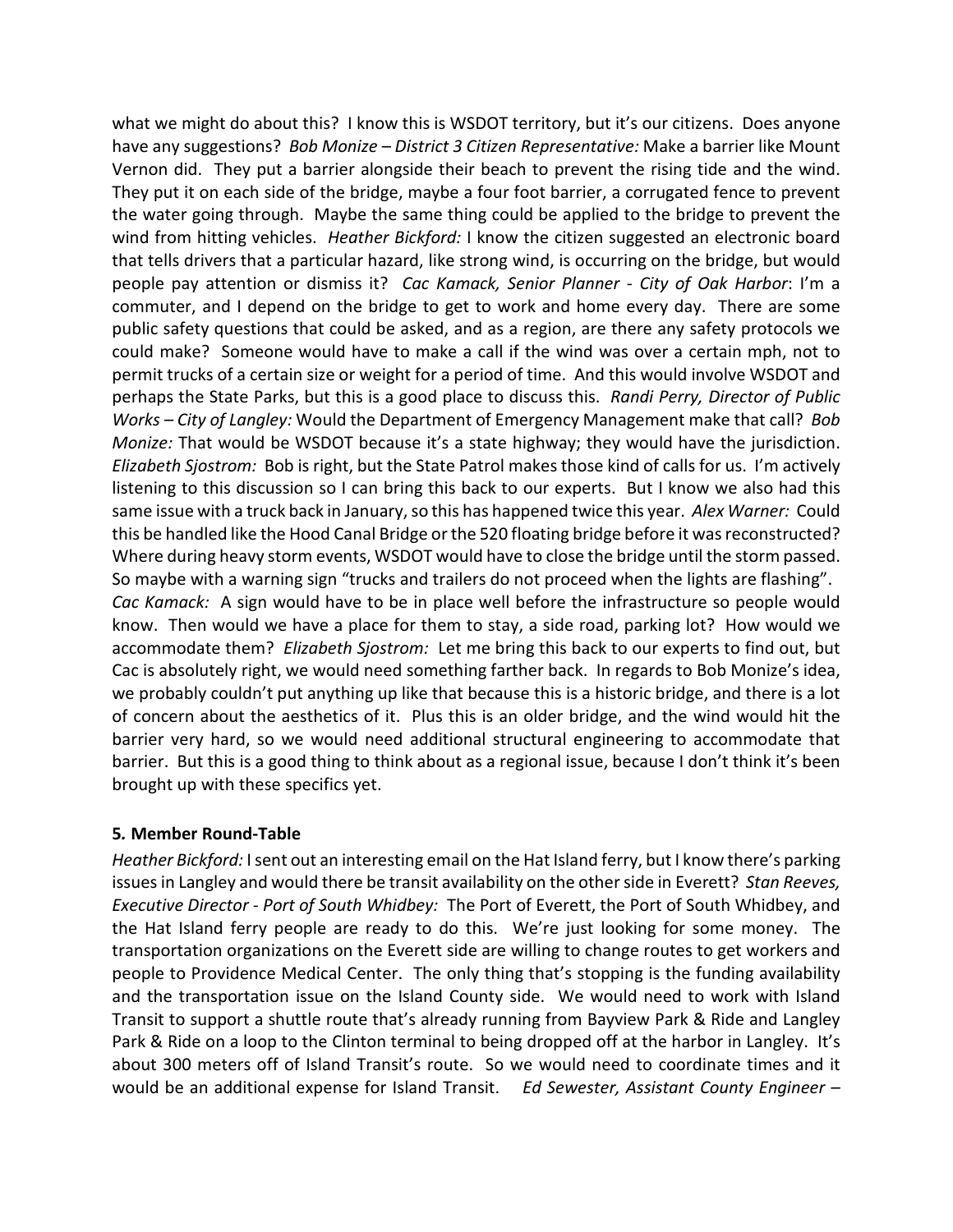*Island County:* What are you looking for from Island County? *Stan Reeves:* It would be nice if they could help pay for it, but it's my understanding that two of the three County Commissioners are not interested in spending the money to support this. *Heather Bickford:* Stan, where are you looking for funding? *Stan Reeves:* Anywhere and everywhere! The City of Everett, Snohomish County, the State Legislature. The idea started from Providence. They said our employees can't get to work, so they can't see patients during the pandemic, and this is a big problem. This is a solution to that particular problem. Everybody thinks it's a great idea, but no one wants to pay for it. This is a short term issue in response to the unpredictable ferry schedules out of Clinton. People working at Providence are unable to make their shifts or get home in a reasonable amount of time. Maybe this will go away once WSF can offer routine, on-schedule ferry service. *Heather Bickford:* What about federal Covid funding or emergency appropriations? *Stan Reeves:* Initially, when this idea came up we approached the County Commissioners in possibly using some of those funds to subsidize this. But the Commissioners felt this was a WA State problem, not an Island County problem. The folks who are leading this effort are the Hat Island Manager and their community association, because they own the boat. They've been approaching the various state representatives, our congressional delegation, and other municipal entities. But this validates the Port's need for our Clinton dock project. If we hadn't had to remove those floats in 2020, this would be a non-issue, and we would be running that ferry right now out of Clinton. *Bob Monize:* There used to be a ferry boat that ran between Camano and Whidbey Islands, it could take about five cars and a number of people. It stopped, and I don't know why it stopped. But my idea is how many people would use that ferry. People could use it to get from island to island without going around. It used to land on the south end of Camano. *Elizabeth Sjostrom:* I think the biggest issue we've had is where they used to land on Camano. I know State Parks wouldn't be keen on having their park turn into a park & ride. But maybe we could have Island Transit or someone else pick the people up and take them to a staging area away from the park. *Donna Keeler:* Heather might be able to dig this up, but there was a study done, maybe 15 years ago, on the number of employees who work on one island but live on the other. One of the obstacles we ran into was Coupeville was willing to be a landing spot, but we could not find a place on Camano. This issue keeps coming up, there's a lot of inefficacies in driving from one island to another.

*Cac Kamack:* Oak Harbor has been awarded money for our Active Transportation Plan and we're going to start working on that at the beginning of 2022.

#### **6. Adjourn**

Heather Bickford adjourned the meeting at 1:47 pm.

*Next Meeting: January 13, 2022*